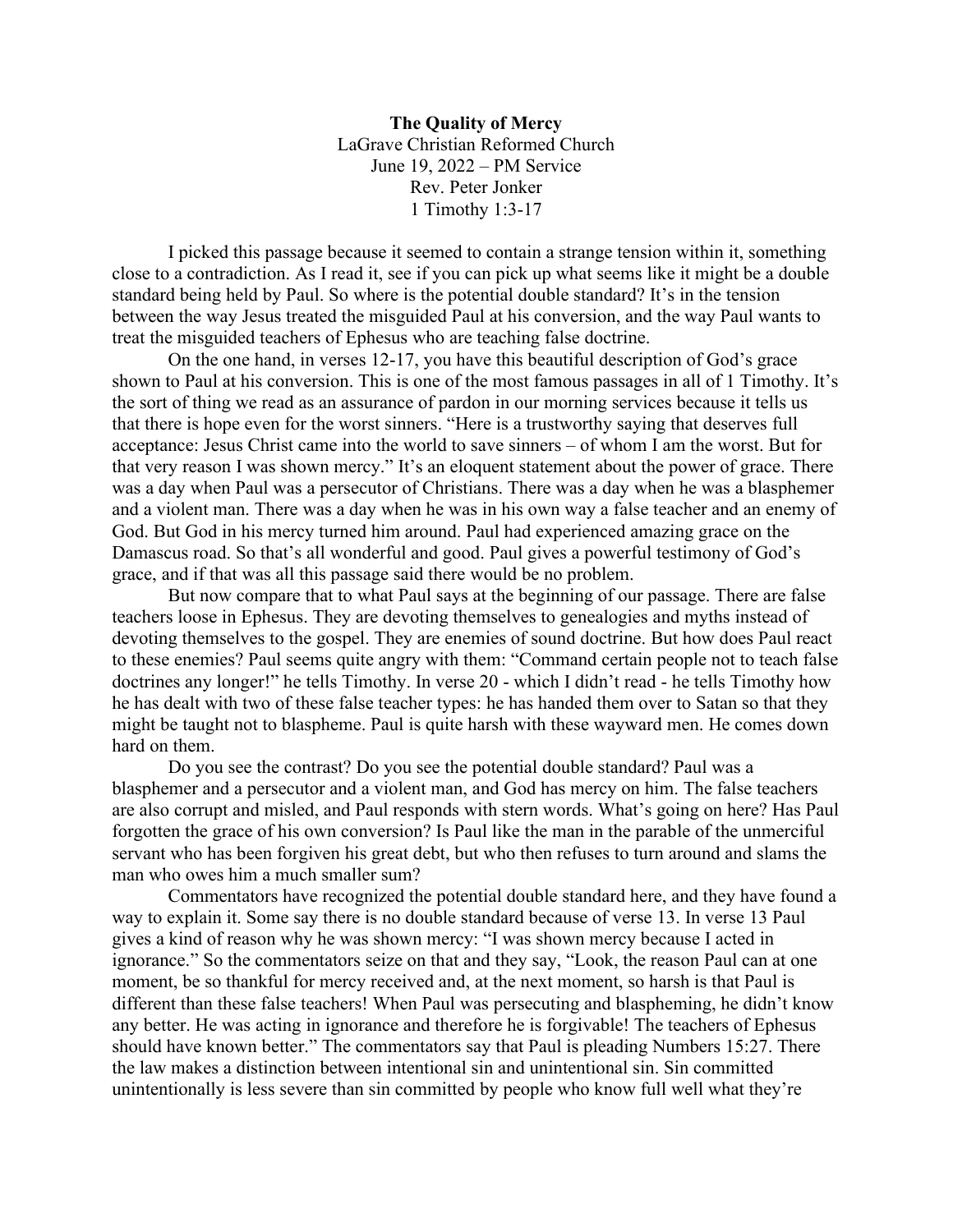doing. People who sin unintentionally can bring an offering to the priest and they are forgiven. But, says Numbers 15, "anyone who sins defiantly, whether native born or alien, blasphemes the Lord and that person must be cut off from his people." So, commentators will say, "there is no double standard because Paul's sin is that unintentional sin, the sin committed in ignorance. The false teachers of Ephesus are sinning intentionally and defiantly. They know full well what they're doing, and so no mercy for them."

It's an interesting explanation, but I don't buy it. And there are a couple of reasons why. First of all, does Paul seem like he's trying to downplay his sinfulness? Is he trying to excuse himself from blame? Specifically, in verses 12-17 is Paul trying to position himself as a minor league sinner compared to others? No way. It's just the opposite. "Jesus Christ came into the world to save sinners – of whom I am the WORST." How likely is it that in verse 13 Paul would say that he got mercy because he wasn't as bad as those willful sinners, and then only two verses later say the he is the worst of sinners? It doesn't make sense.

And second, Paul doesn't just call himself ignorant with respect to his sin, he suggests that the false teachers are also sinning in ignorance: "They do not know what they are talking about or what they so confidently affirm." That's ignorance. I don't think you can use Numbers 15 to say that Paul was guilty of a lesser sin, and therefore more worthy of mercy. It seems to me that pre-conversion Paul and these false teachers both stand equally unworthy, equally sinful before God. So then we're left with the potential double standard. We're still left with the question: How can Paul celebrate God's mercy to him when he was a false teacher, and then turn around and harshly condemn the false teachers of Ephesus?

I think the real reason this looks like a potential double standard to us is that we don't understand mercy. We think there's a double standard because what Paul received from God was clearly mercy in our mind, and what he is proposing for these false teachers doesn't seem so merciful to us. But maybe that's a sign that our understanding of mercy needs tweaking. We tend to have a very passive notion of mercy. We think of mercy very narrowly in terms of acceptance. Mercy is when a horrible sinner like Paul is accepted by God in spite of himself. Mercy is Jesus accepting and loving prostitutes and tax collectors and eating with them. Mercy is the Father welcoming the prodigal Son home with open arms. When we think of mercy as simply acceptance, we make it sound passive. Mercy is a warm inviting bath into which the worst of sinners can slip and be soothed.

But Biblical mercy is a little more active than that. It has a dynamic, even and aggressive dimension. To capture mercy's more active side I was tempted to call this sermon 'Mercied by God.' I was tempted to use mercy as a verb, which isn't something you can do in English. But it is something you can do in Greek. When your Bible says "I was shown mercy," the Greek literally says, "I was mercied, so that in me, Christ might show his unlimited patience."

Using mercy as an active verb isn't something you can do officially in English, but a sort of unofficial usage has crept into the language. Ask a softball player. In my church softball days we had something called a mercy rule. When one team was winning by more than ten runs after 6 innings, the game was called so that the losing team won't be completely humiliated. The mercy rule has led to a new way of speaking among softball players. When one team beats another team so badly that the mercy rule is invoked, the winning team says to each other, "We mercied them." How did your softball game go? "Oh it was great! We mercied them!!" Or as was more often the case when I played: How did your softball game go? "Oh, not so good. We got mercied." You see what we've done? We've made mercy into an active verb. To mercy someone is to really take it to them, to dominate them, to overwhelm them.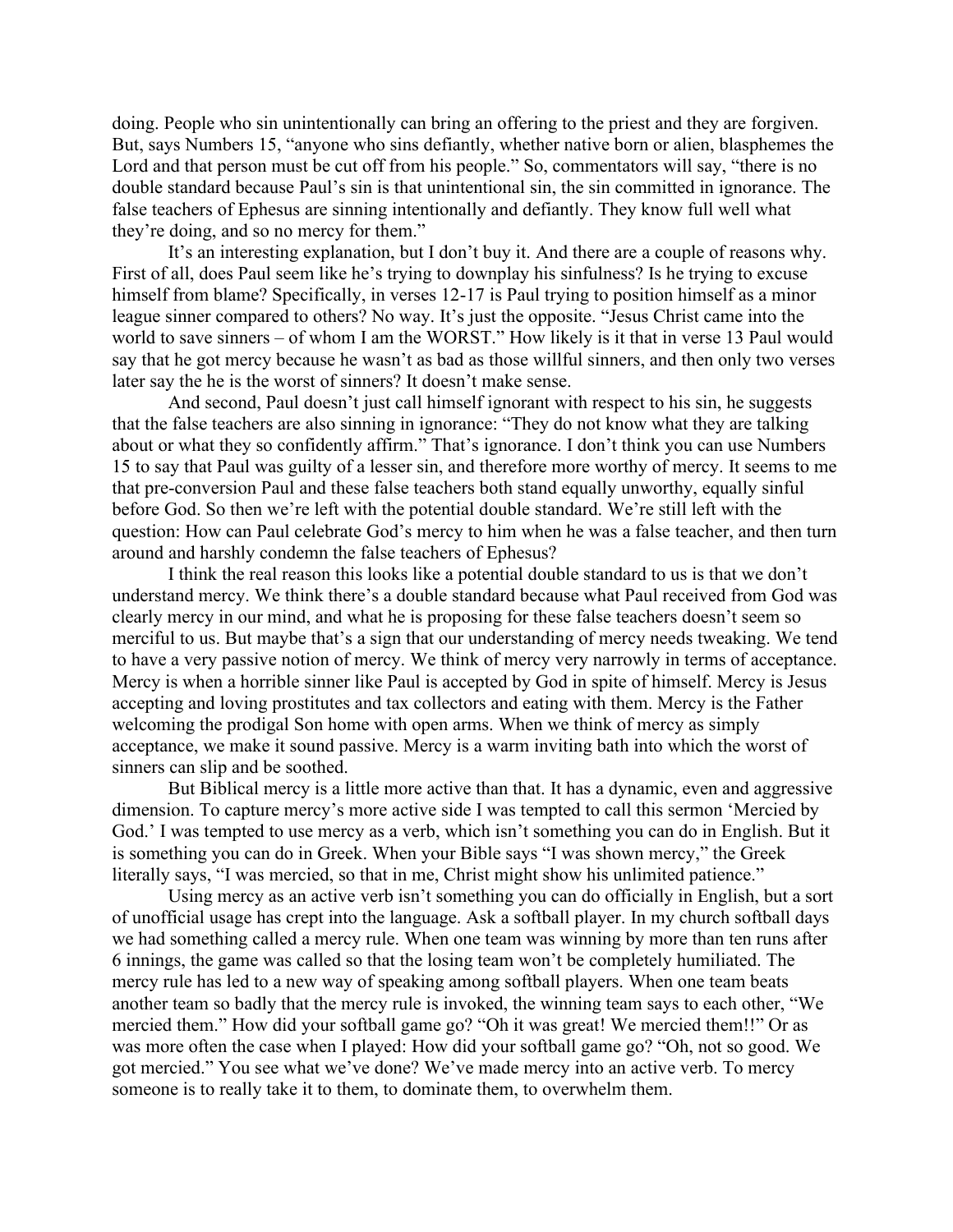While I'm not sure that we want to directly compare God's mercy to Paul with one softball team pounding on another, it wouldn't be a bad thing if some of that active sense of the word got into our understanding. God's mercy toward Paul was far more than warm acceptance. God's mercy pummeled Paul. God's mercy overwhelmed him. Paul experienced God's mercy as an active transforming force. God's mercy accepted him sure, but it also knocked him over, it turned his world upside down, it blinded him, it pushed him out of a safe life and into a life where he was beaten, abused and constantly in danger. The mercy of God was not a warm soothing bath. It was a swiftly running river of grace, a river transformed him and swept him away, into a new and wonderful life. *Jesus mercied Paul.*

And not only Paul. Poor Zaccheus the tax collector got accepted freely by Jesus, and by the end of a day walking in the light of Jesus' mercy, he ended giving away half his stuff to the poor. *Zaccheus got mercied*. And poor Peter, just minding his business, mending his nets, Jesus comes along and calls him to follow. Peter ends up on this wild wonderful journey. He gets to be involved in things that no fisherman could ever dream of, but he also endures terrible pain and hardship, and if tradition is to be trusted, ends up being executed for following Jesus. *Peter got mercied*. And so did Abraham and Moses and Noah and a whole host of others whose lives were overwhelmed by God's mercy. Mercy is more than acceptance; it is also transformation. It's not a warm bath. It's a clear, rushing, life-giving river of grace.

And when you understand mercy in that way, you begin to realize that what Paul is urging for these false teachers is mercy. Paul wants them to receive the same sort of transforming love that knocked him down and turned him around. Paul doesn't want the church to give up on these men. 'After all,' says Paul, 'I was the worst of sinners. I was even worse than those knuckleheads with their endless genealogies and their myths, and yet Jesus got to me. If he can do it with me, he can get to anyone.' So don't give up on them. Love them, keep contact with them, and when necessary confront them and challenge them. Keep the mercy flowing. So, out of what looked like a double standard appears this wonderful, full-bodied mercy: a mercy that has the radical acceptance you see in the story of the prodigal son, a mercy transforming power that you see in the story of the apostle Paul.

As I read this passage and thought about this full-bodied mercy, I thought of a story Tony Campolo tells. When Campolo was teaching at the university of Pennsylvania, he was an advisor to two students who were friends, but who were very different. One was a committed Christian of ordinary intellectual ability. The other was a brilliant Neo-Marxist Atheist. The Neo-Marxist atheist was not only brilliant; he was one of these people who loved to argue. He could argue circles around people and back them into a corner and make them look silly. That's why Campolo was really concerned when he found out that both these two students were going to go to Cornell for grad school and they were going to room together. He feared for the faith of the Christian. Imagine his surprise when he visited Cornell a year and a half later only to find out that the Neo-marxist Atheist had become a Christian!! "How did this happen?" Campolo wondered. "Well," said the atheist, "every time we got into an intellectual argument about the faith, I would win and my roommate would simply say, "I know what you're saying but it doesn't matter. I know that Jesus is alive. I know that he is with me. I have sensed his power and his leading in my life." He kept testifying to Christ's mercy with his words and his life. He lived that steady active, engaged mercy with his friend. Over time the testimony and the kindness and the love wore him down. The atheist finally gave in to a God who was bigger than his arguments. *You might say he was mercied.*